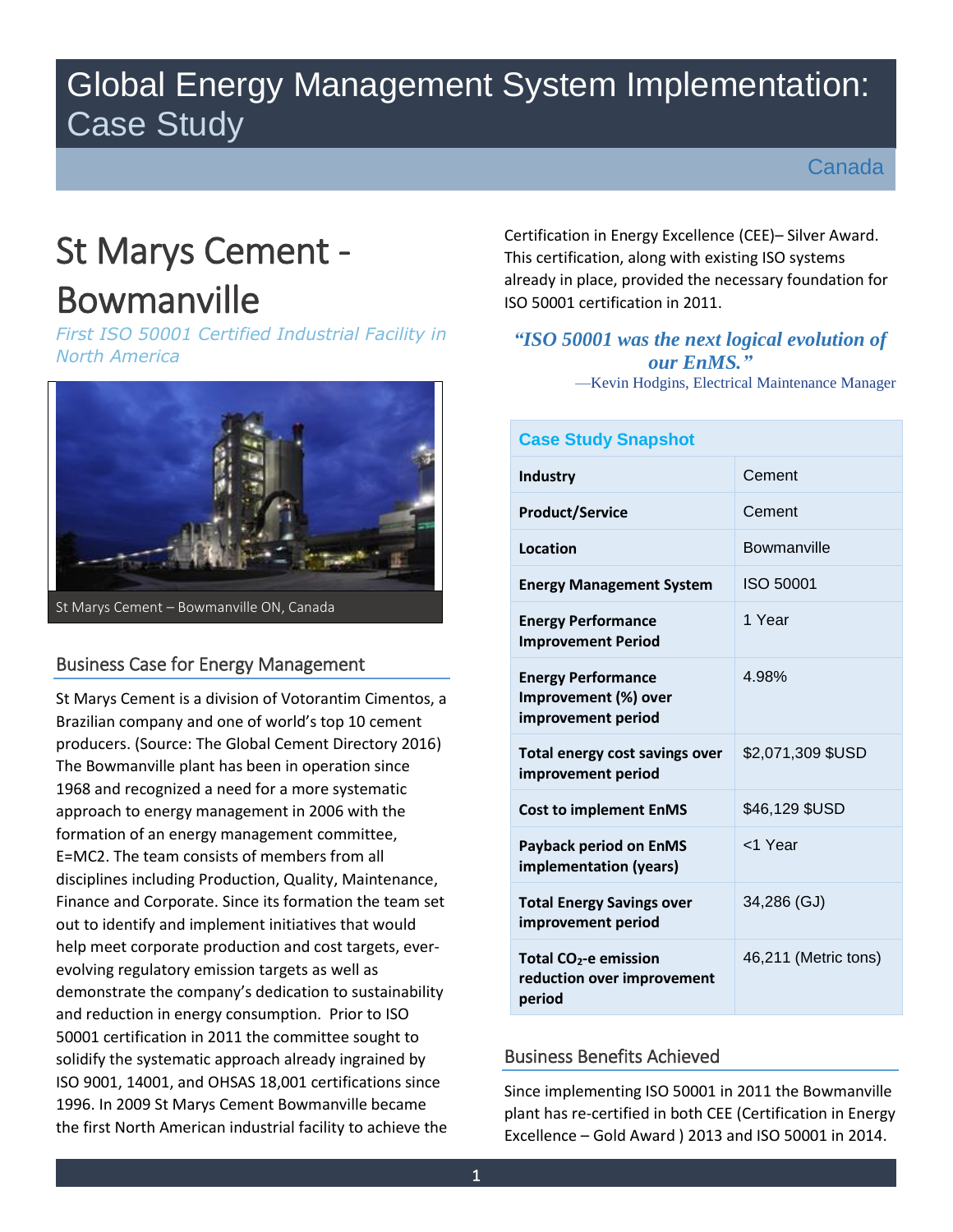In 2012, the first full year after ISO 50001 certification, the Bowmanville plant was able to produce 117,840 equivalent tons more product than 2011 while reducing energy consumption by 0.0063 MWH/equivalent ton resulting in a total annual energy savings of 34,286 GJ and a total energy cost savings of \$2,071,309 USD. A corresponding reduction of 46,211 metric tons of  $CO<sub>2</sub>$ -e was also realized over the same period. These achievements further solidified our relationships in the community demonstrating our ongoing commitment to sustainability.

### EnMS Development and Implementation

From day one the Bowmanville plant recognized that a successful energy management system would require support from all areas of the operation. Consequently the original E=MC2 committee included members from Production, Quality, Maintenance, Finance and Corporate. The experience gained from ISO 9001 certification in 1996, and ISO 14001 certification in 2006, provided the necessary framework to successfully implement ISO 50001 in 2011. Martin Vroegh, Corporate Environmental Manager at the time, got an advanced look at the new standard through his participation on the Canadian Industry Program for Energy Conservation Task Force Council. Once the new standard was approved St Marys Cement immediately began the certification process at the Bowmanville plant by retaining International Certification Services (ICS) to oversee the process. E=MC2 members Fabio Garcia, Operations Manager, Jim Storey, Electrical Maintenance Manager and committee chair, Jason Schultz, Quality manager and committee vice-chair, and Louis Kaye, Accounting Manager and committee vicechair provided the necessary leadership that would lead to a successful certification in less than 6 months.

With management's support, E=MC2 developed a Sustainable Energy Plan, which included more than 100 action items, identified existing energy management activities, captured current tracking and measurement efforts, and helped guide the company's energy

efficiency priorities and investments. They reviewed 80 percent of their processes and procedures. Before initiating any projects, staff conducted fuel and electricity assessments and found that the Bowmanville plant consumes roughly 200 gigawatt hours of electrical energy and 5000 terajoules of thermal energy annually. These numbers set the baseline.

Many of the lowest cost projects yielded the biggest paybacks, including installing occupancy sensors, ceiling fans and programmable thermostats and using variable speed drives on motors. Other easy fixes included monitoring and control software, lighting upgrades and automating processes to turn off equipment when it is inactive. However, the single most important change was rescheduling certain plant operations to off-peak hours. The Bowmanville plant also participates in the Independent Electricity System Operator's (IESO's) Demand Response Program (DR3) – a contract-based program that pays companies to be available to reduce their energy consumption if/when called on, in response to electrical market demands.

*"ISO 50001 has provided the Bowmanville facility with a strong framework for our Energy Management System."*

—Jason Schultz, Quality Manager/E=MC2 vice-chair

Because of the efforts and experience gained in achieving the CEE – Silver Award and the dedication the E=MC2 committee had demonstrated since inception in 2006, the cost to implement ISO 50001 was relatively low. Bowmanville plant staff spent 280 man-hours in preparation for the certification audit. The required metering and monitoring was already in place as a direct result of our long-standing commitment to energy management. The CEE audit, which laid the groundwork for the ISO 50001 certification, cost \$30,084 USD, plus an additional \$16,045 USD for the ISO certification audit meant the total cost of implementation was \$46,129 USD. As a result, the payback period was less than 1 year.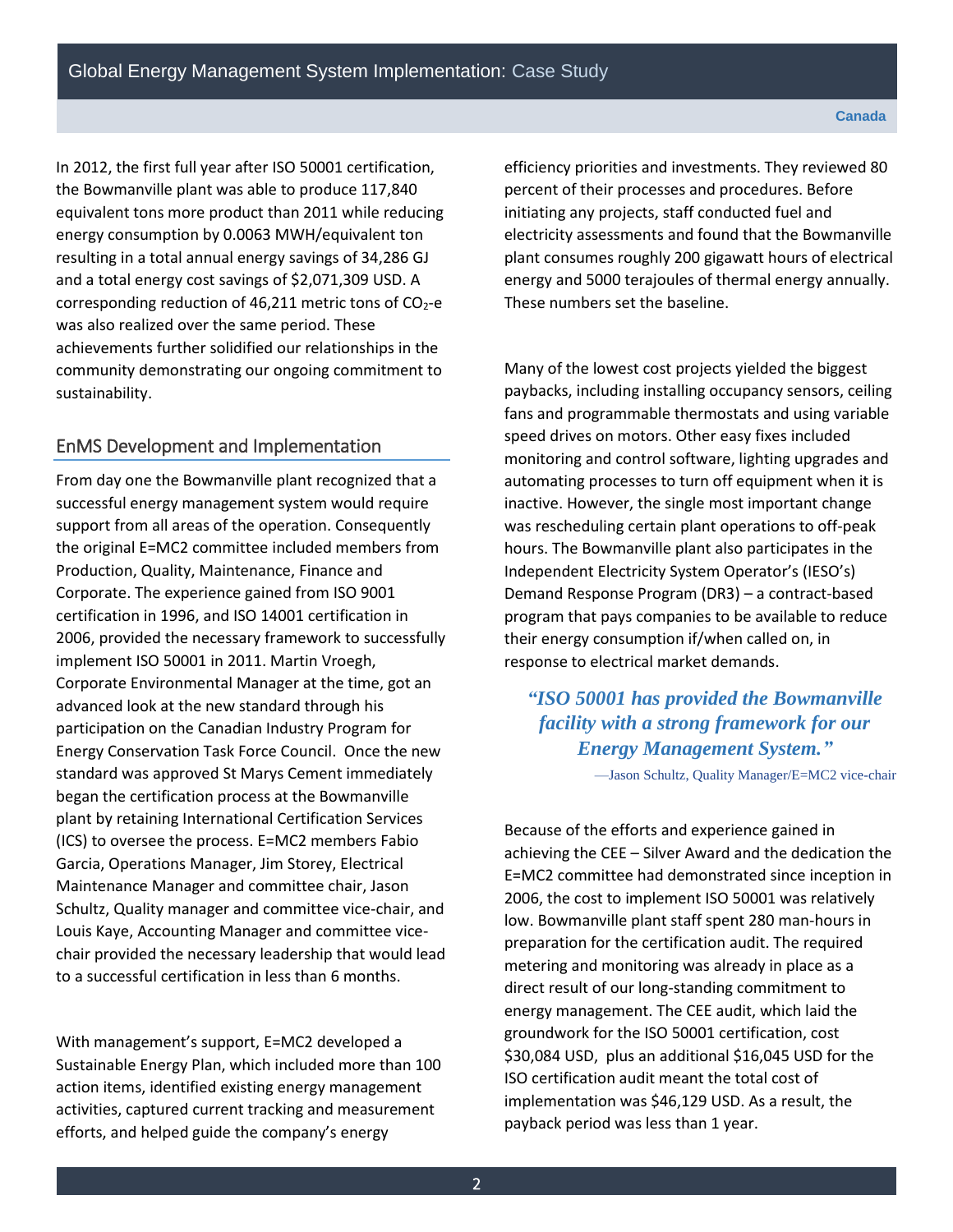#### **Canada**

Energy performance improvements are easily monitored and analyzed in real-time using existing metering and compared against existing key performance indicators (kpi's) set for the Bowmanville plant by Votorantim Cimentos North America (VCNA) as well as those set for all other VCNA plants. Performance data is analyzed and reported monthly to ensure annual results can be validated prior to reviewing/adjusting kpi targets for the following year. The targets are normalized to production rates for ease of comparison and these comparisons promote best-in-class analysis between all VCNA plants and help identify improvement opportunities in energy performance.

Since the formation of the E=MC2 energy management committee, including the certification process for ISO 50001, all identified improvements have been tracked using the committee's action plan. Since inception the action plan has documented over 300 action items. All items are reviewed by the committee and results of the improvements tracked against operation measures. The action plan, along with our Sustainable Energy Plan, Energy Policy, committee member profiles, and realtime Bowmanville energy data are available on our company intranet, available for the entire company to view at any time. Preparation and verification for the ISO 50001 certification audit included a pre-audit assessment by International Certification Services (ICS). Since we'd already been through a similar process with our 360 Energy certification and our experience with ISO 9001 and ISO 14001 meant the process was familiar.

## **ENERGY MANAGEMENT & CONSERVATION** *INSUE PLANS* **NO SOON CO** Current Plant Power Usage rent Compa 2008 **PLAST FORER**<br>Plant Plast SPD Past **COLORS SHOWTHERE Current Energy Usage CO From River Energy Policy - Bowmanville Plant** E=MC2 Intranet Website

The Bowmanville Plant has published and continuously updates it's Sustainable Energy Plan. This document, maintained by the  $E=MC^2$  Committee, outlines the energy program at the plant. Items in the plan include the energy policy as well as procedures for results validation, saving opportunity assessments, goals, measures and planned actions. Energy management is part of new employee orientation to emphasize the importance of this program. The  $E=MC^2$  committee meets weekly to review open action items as well as to explore new items that may improve the energy program. Process energy data is displayed on our control system screens for the operators and an energy management display was created to provide immediate energy status information at a glance. In addition to this, process alarms were created within the control system as well as the company email system to notify management of changing energy costs or abnormal conditions.

## *"ISO 50001 standardized process ensures routine controls aren't missed."*

—Phil Giroux, Production Manager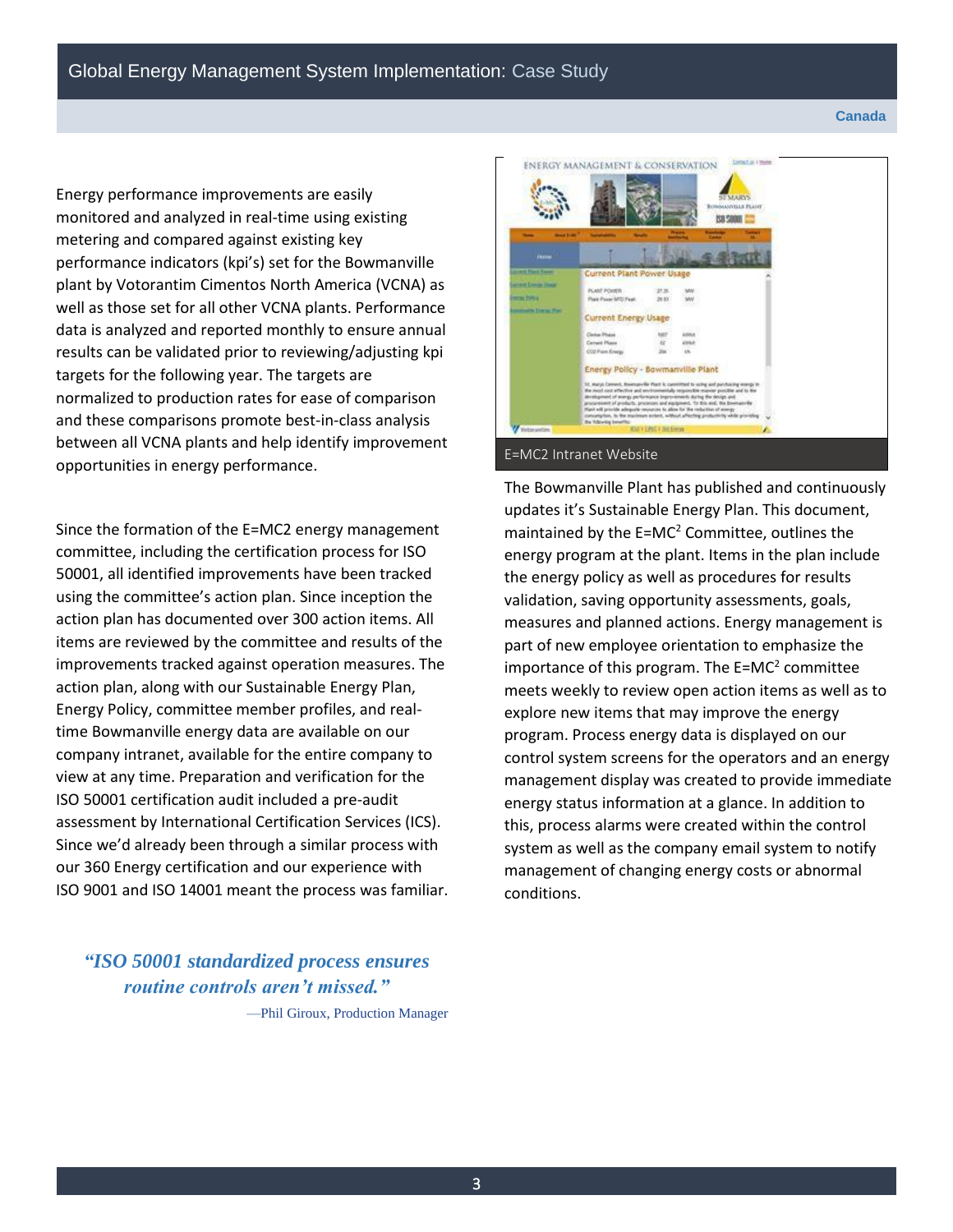#### **Canada**

| 5 CRITICAL PEAK OVERVIEW<br><b>Alamns</b>                                    |                                             |              | Load Shedding Baseline Forecast |                                                |                                   | Return         |           |                      |
|------------------------------------------------------------------------------|---------------------------------------------|--------------|---------------------------------|------------------------------------------------|-----------------------------------|----------------|-----------|----------------------|
| MARKET AT A GLANCE                                                           |                                             |              |                                 | BOWMANWILLE PLANT POWER                        |                                   |                |           |                      |
| DEMAND                                                                       |                                             |              |                                 |                                                | <b>DEMAND</b>                     |                |           |                      |
| <b><i>CIVILARIO DEMAND</i></b><br><b>Projected Demand</b><br>(next hour)     |                                             | 17663        |                                 | MAI<br>MA                                      | PLANT POWER                       |                | 25.03     | MW                   |
|                                                                              |                                             | 17427        |                                 |                                                | Plant Power MTO Paulk             |                | 26.90     | <b>MW</b>            |
| Today's Projected Peak                                                       |                                             | 10179        |                                 | MAI                                            | <b>ENERGY</b>                     |                |           |                      |
| (at 1900 Local Time) ?<br>PRICE                                              |                                             |              |                                 |                                                | <b>Clinker Phase</b>              |                | 993       | <b>HARA</b>          |
| Ontario Price (HOEP)<br>22.62<br>SAMM<br>22.95<br>Ontario Avo Weighted Price |                                             |              |                                 |                                                | <b>Camere Phose</b>               |                | 73        | <b>HARVE</b>         |
|                                                                              |                                             | SAAAh        | CO2 From Energy                 |                                                | 186                               | <b>M</b>       |           |                      |
| Ortario Monthly Max Price                                                    |                                             | 204.93       |                                 | SAMA                                           | <b>ALARMS</b>                     |                |           |                      |
| Ontario Monthly Min Price<br>$-0.50$<br>S-Meute Price (MCP)<br>26.91         |                                             | <b>SAAAN</b> |                                 | Plant Power Alerm<br>Ortario Damand Peak Alarm |                                   | 34.90          | MAI<br>MW |                      |
|                                                                              |                                             |              |                                 | SANA                                           |                                   |                | 22202     |                      |
|                                                                              | op Ten Ontario Demand Peaks from May 1, 201 |              |                                 |                                                |                                   |                |           |                      |
| Time of<br>Occurrence                                                        | <b>Citario</b><br>Damand Peak               |              | Coincident Pask                 |                                                | Time of<br><b>Olivi servano a</b> | Cantal Pass -  |           | Concretery Paul      |
| 07-Sep-14-16:00                                                              | 23213                                       |              | 6.73<br>5.89<br>5.34            |                                                | 04-Aug-16 18:00                   | 22312          |           | 2.99                 |
| 10 Aug 16 19 00                                                              | 23/030<br>22012                             |              |                                 |                                                | 06-Sap 16 18:00<br>23-34-16 18:00 | 22150<br>22034 |           | <b>ET BA</b><br>5.54 |
| 11-Aug-16 10:00<br>13-Jul-16 19:00                                           | 22658                                       |              | 4.22                            |                                                | 08-Sap 16 19:00                   | 21963          |           | 27.63                |
|                                                                              | 23402                                       |              | 6.17                            |                                                | 05-Aug-16 14:08                   | 21926          |           | 27.84                |

Periodic updates of energy action initiatives are provided to all employees to keep them up to date with the evolving energy program. A survey was recently conducted of all plant personnel to gauge their knowledge of the energy program. The information gathered will be used to develop training packages in the future for areas of identified weaknesses. The Bowmanville plant holds an annual Sustainability Week where employees are encouraged to participate in various information sessions presented by sector specific experts. These sessions have been very successful in garnering employee input and commitment to energy management and conservation efforts. Management has shown commitment to the program by having an energy committee that is made up of members of all functional areas of the plant. This enables input to be received from many different perspectives that may identify issues that would not be apparent to others. Guest speakers are invited to attend meetings so that committee members can develop their expertise and knowledge.

Subject:

**EMC2 Automatic Notification** 

HOEP Price, HIGH alarm. HOEP = 204.9 \$/MWh

E=MC2 Email Notification



The plant uses a number of tools to monitor current energy use and methods for monitoring opportunities for energy savings. External energy information is pulled from various web-based resources and integrated into our control system. This information, combined with our internal power monitoring equipment, is then used to provide real-time consumption data for our operators and to generate alarms if operation or energy supply conditions change. This assists the plant management to make timely decisions on power reductions to maximize saving due to the fluctuating cost of power. Power meters are installed on all major equipment groups to monitor current energy use. The monitors are a useful tool to optimize energy use so that staff can ensure that all equipment has been shut down when a major area has been taken off line. Implementation of these controls followed the same principals already familiar to plant staff through implementation of ISO 9001 and ISO 14001. Successful utilization of these controls has allows the Bowmanville plant to take full advantage of IESO programs like Demand Response as well as Hydro One billing opportunities related to global adjustment costs that are directly affected by 5 critical peak mitigation. As a Class A customer of Hydro One, the Bowmanville plant can reduce it's portion of the global adjustment billing